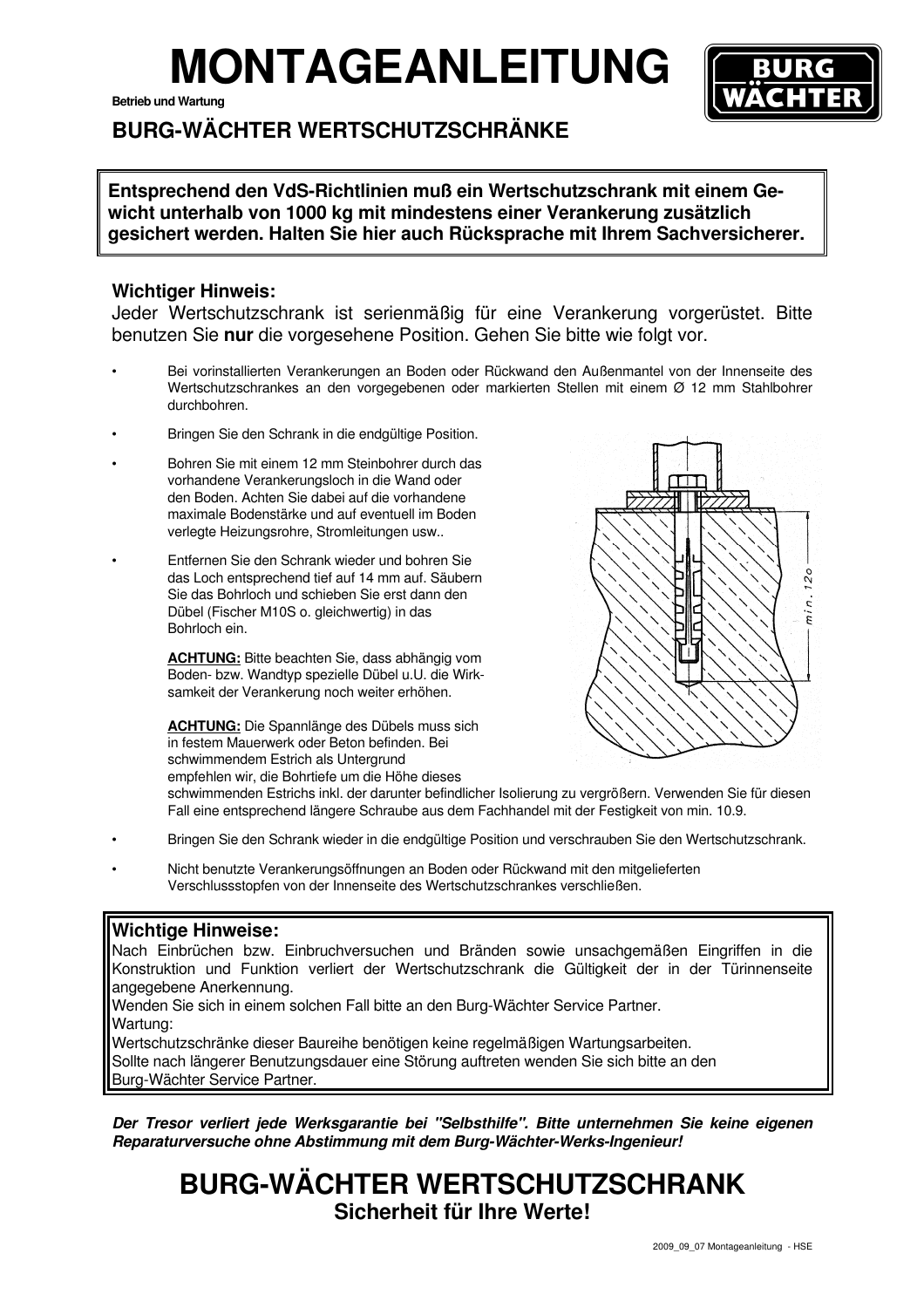# **Assembly Instructions**

**Operating and Maintenance** 



### **BURG-WÄCHTER FREESTANDING COMMERCIAL SAFES**

According to VDS-Directive all commercial safes with a weight inferior to 1000 KG must be secured with an anchorage. Please also consult your Insurance Expert on this matter.

#### **Important Notice:**

Each commercial safe is per standard prepared for one extra anchorage. Please use only the pre-marked position. Follow then these steps:

- In case of pre-installed anchorage at the floor or at the wall, the exterior wall has to be bored from the inside of the commercial safe with a  $\varnothing$  12 mm steal-drill at specified or pre-marked position.
- Place the Safe in its final position.
- With a 12 mm Stone Drill bore through the pre-marked position into the wall or the floor. Pay attention to the existing maximum floor width and to potential heating pipes, current conduction, etc. in the wall /floor.
- Remove the safe and bore the hole to a total depth of 14 mm. Clean the hole and then place a plug (Fischer M10S or similar) into the hole.

ATTENTION: Depending on different types of floors and walls special dowels are recommended to increase possibly the effectivness of the anchoring.

ATTENTION: The gripping length of the plug must be in solid wall or concrete. In the case of cast plaster floor/wall then we suggest that you bore the hole in the length of the cast plaster including the thereunder Insulation. In this case use a longer screw with a resistance of a min. of 10.9.

Place the Safe in the final position and screw it tight.



No-using anchorage-openings at the floor or at the wall of the safe have to be closed inside with delivered closing plugs.

**Important Notice:** After an assault or attempted assault, after a fire as well as in the case of inappropriate operation of construction and function, the safe loses its certification which is exposed in the inner door side. In such a case please contact your closest Burg-Wächter Service Partner.

Maintenance:

Safety cabinets of the mentioned series do not require any regular maintenance. In case of any failure after a longer utilisation period please contact the Burg-Wächter service partner.

**The Safe loses its factory guarantee with each attempt of "self-help". Please never try own repair attempts without consulting a Burg-Wächter-Safe-Engineer!** 

### **BURG-WÄCHTER FREESTANDING COMMERCIAL SAFES Security for your valuables!**